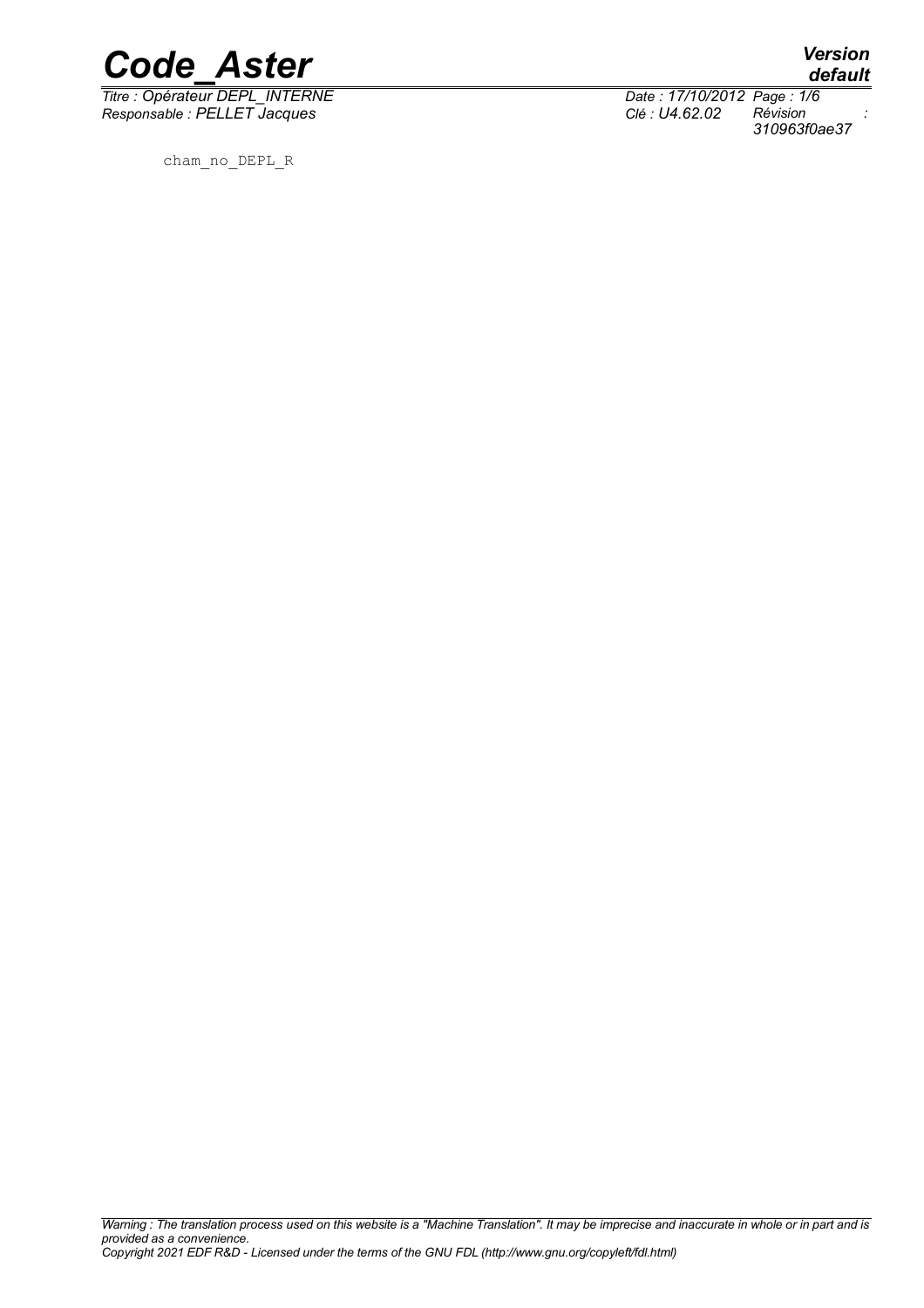

 $\overline{T}$ itre : Opérateur DEPL\_INTERNE *Responsable : PELLET Jacques Clé : U4.62.02 Révision :*

*310963f0ae37*

### **Operator DEPL\_INTERNE**

#### **1 Goal**

<span id="page-1-0"></span>To calculate the field inside a macronutrient. Two cases can exist: the macronutrient was obtained by *static under-structuring*, or the macronutrient was obtained by condensation of measurement for a calculation of *structural modification* (see U4.62.01).

In the case of a static substructure : the result of the order is a field of displacement (cham no) on the grid associated with the macronutrient (i.e. grid of lower level). One can reiterate this operation until the grids moreover low level (those which contain the finite elements).

This stage can be regarded as a postprocessing on the macronutrient. It can be carried out only after the total resolution. The field thus calculated can be then used by the operator CALC\_CHAMP (or other operators) to calculate the constraints,….

When a macronutrient gave rise to several substructures, the fields of displacements in these substructures are restored on the grid subjacent with the macro - element. There is thus change of reference mark of the field of displacement if under - structure were turned.

If the substructure were turned of  $+_{\alpha}$ , the field of displacement is turned of  $-_{\alpha}$ .

This field of displacement is then coherent with the grid and one can connect the post - treatments: calculation of the constraints,…

If the macronutrient is obtained by condensation of measurement for a calculation of structural modification, the result of the order is a structure of data of the type result (evol elas, dyna trans, dyna harmo, mode meca) on the grid sensor (points of measurement). In this structure of data the fields of displacement are calculated corresponding to  $NOM$  CHAM = 'DEPL'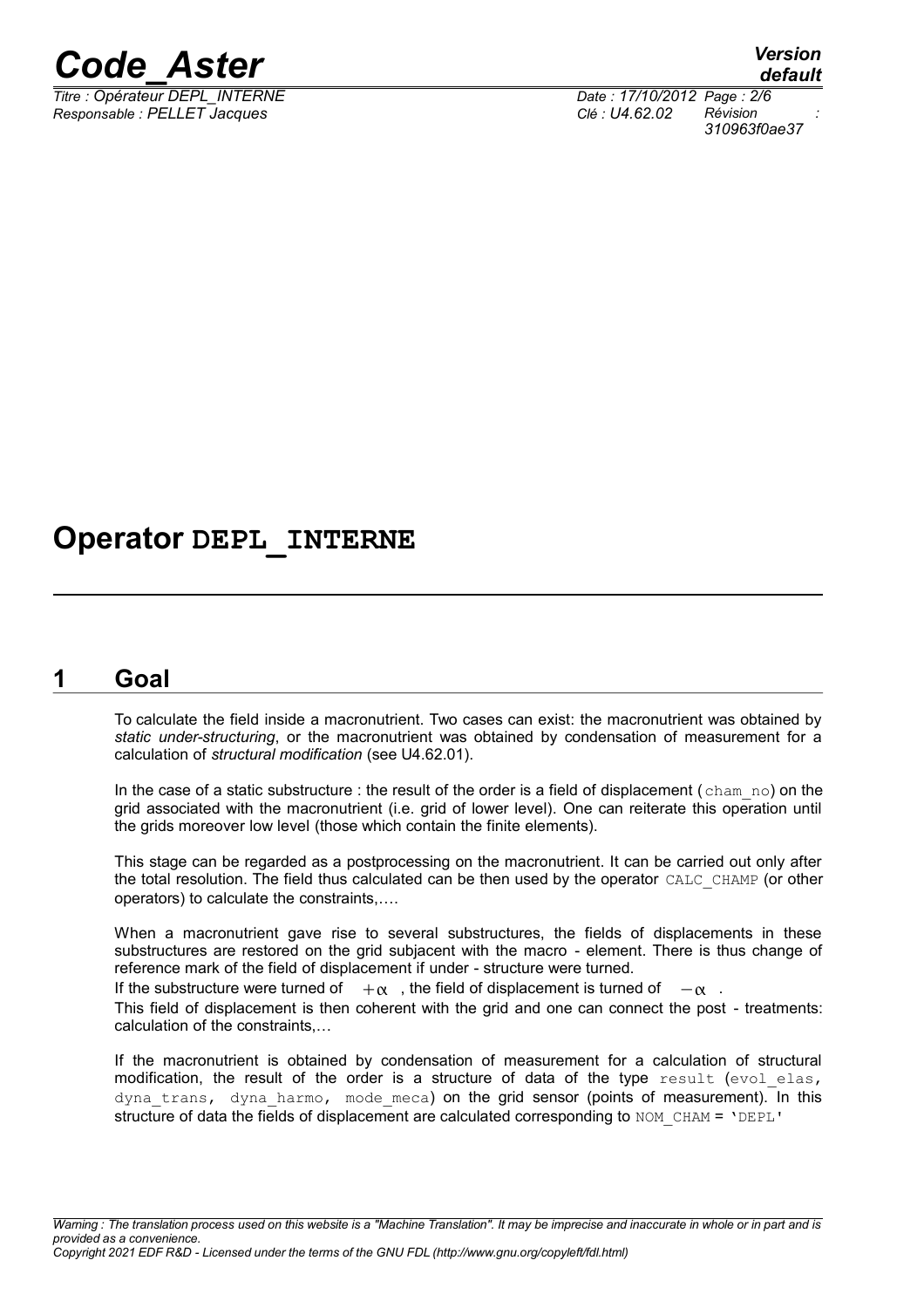*Titre : Opérateur DEPL\_INTERNE Date : 17/10/2012 Page : 3/6*

### **Contents**

*Responsable : PELLET Jacques Clé : U4.62.02 Révision : 310963f0ae37*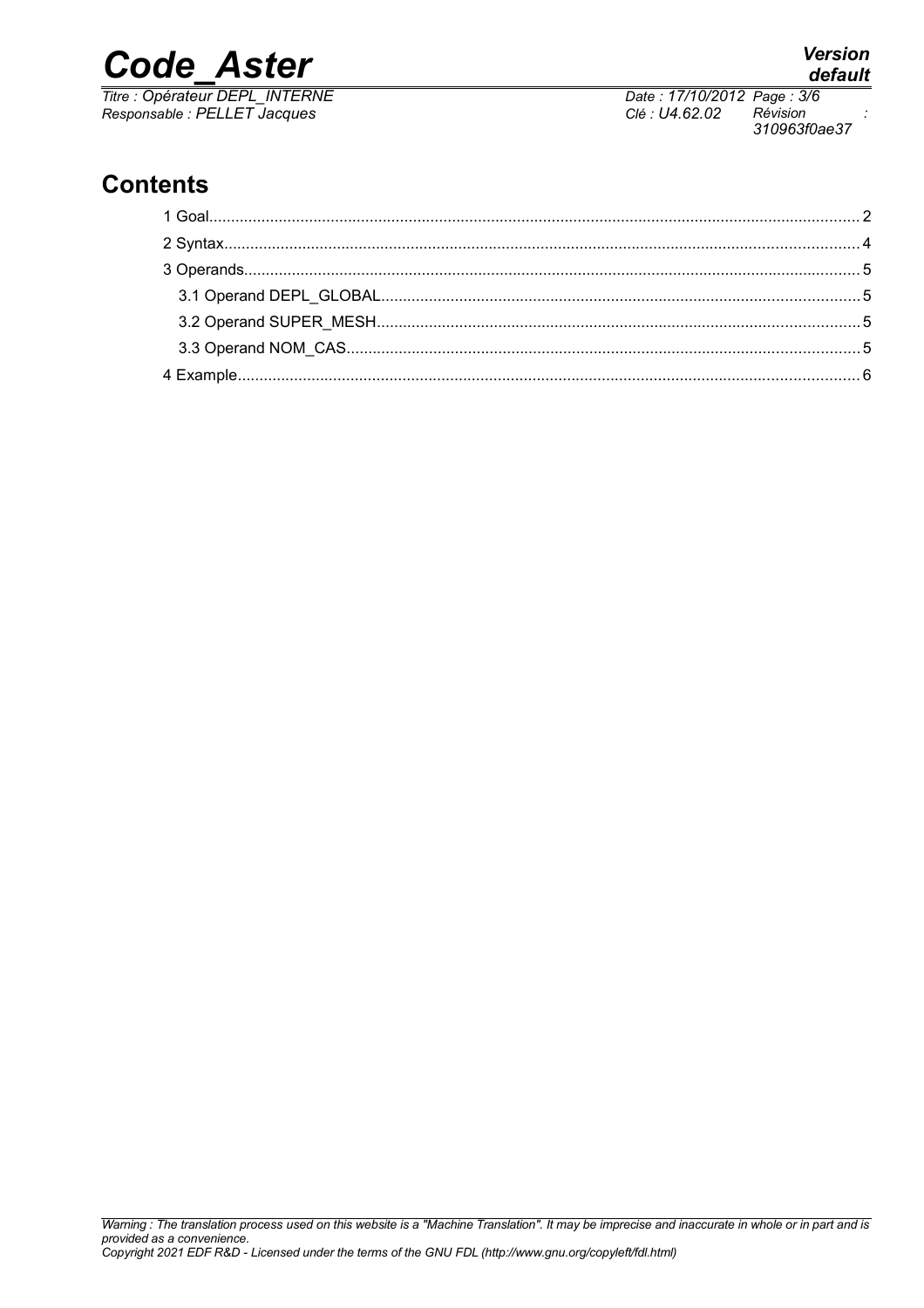*Titre : Opérateur DEPL\_INTERNE Date : 17/10/2012 Page : 4/6 Responsable : PELLET Jacques Clé : U4.62.02 Révision :*

### **2 Syntax**

<span id="page-3-0"></span>

| U $($ $*$ $)$                                                                                                                                                                                                                                                              |   | $=$ DEPL INTERNE                |  |                             |                                                                                                  |
|----------------------------------------------------------------------------------------------------------------------------------------------------------------------------------------------------------------------------------------------------------------------------|---|---------------------------------|--|-----------------------------|--------------------------------------------------------------------------------------------------|
|                                                                                                                                                                                                                                                                            |   | $\blacklozenge$ DEPL GLOBAL $=$ |  | $uq$ ,                      | [cham no]<br>/ [evol elas]<br>/ [dyna trans]<br>/ [dyna harmo]<br>/ [mode meca]<br>[mode meca c] |
|                                                                                                                                                                                                                                                                            |   | SUPER MESH $=$ $e$ -mail,       |  |                             | [mesh]                                                                                           |
|                                                                                                                                                                                                                                                                            | ♦ | NOM CAS                         |  | $=$ / nocas ,<br>$\sqrt{N}$ | [K8]<br>[DEFECT]                                                                                 |
|                                                                                                                                                                                                                                                                            |   |                                 |  |                             |                                                                                                  |
| If ug of type cham no DEPL R $then(*) = \text{cham no DEPL R}$<br>If ug of type $evol$ elas then(*) = $evol$ elas<br>If ug of type dyna trans $then(*) = \text{dyn}$ trans<br>If ug of type dyna harmo $then(*) = \text{dyn}$ harmo<br>If $\log$ of type mode meca then(*) |   |                                 |  | = mode meca                 |                                                                                                  |
| If ug of type mode meca c                                                                                                                                                                                                                                                  |   | <b>then(*)</b> = mode meca c    |  |                             |                                                                                                  |

### *default*

*310963f0ae37*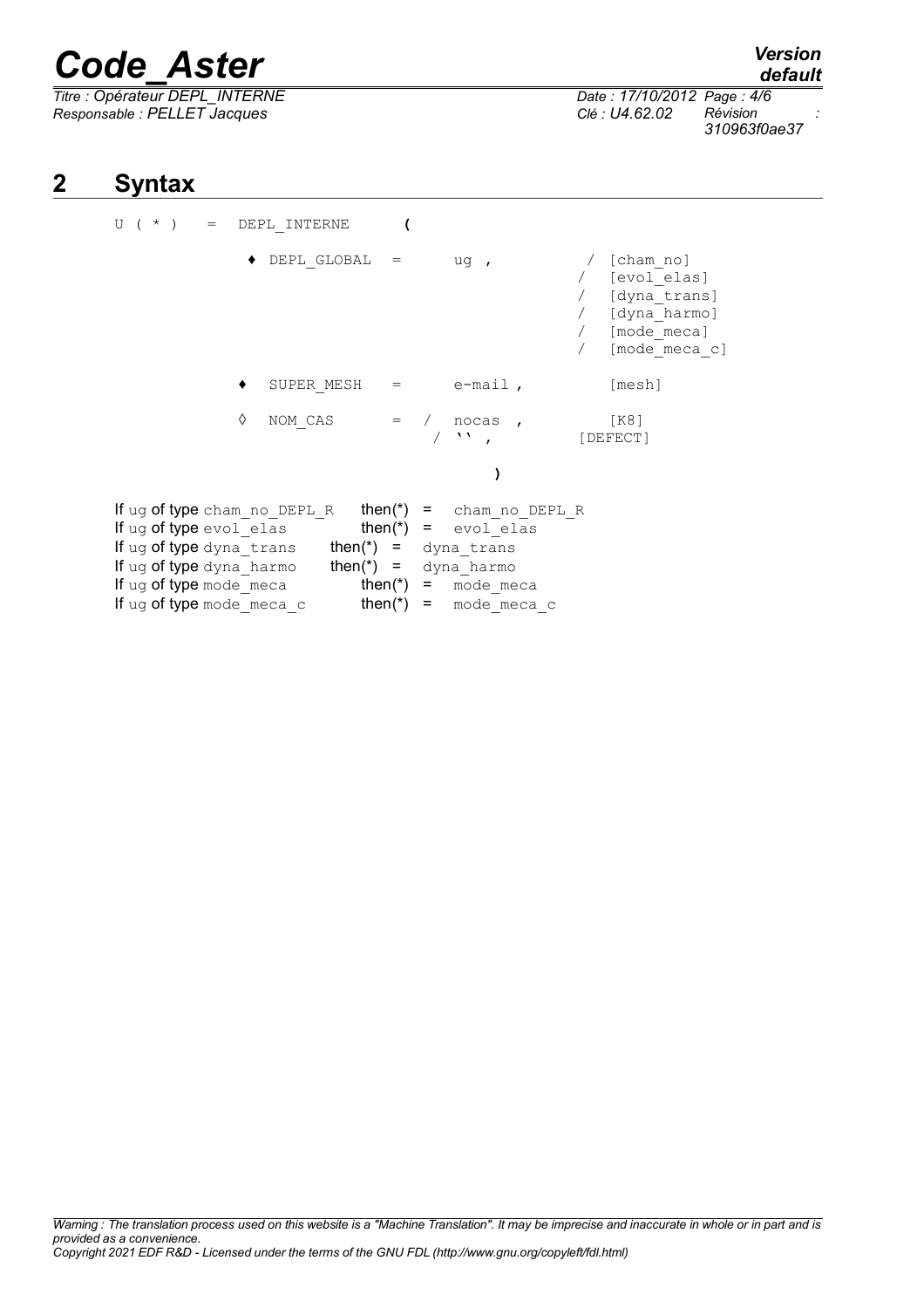$\overline{T}$ itre : Opérateur DEPL\_INTERNE *Responsable : PELLET Jacques Clé : U4.62.02 Révision :*

*310963f0ae37*

### <span id="page-4-3"></span>**3 Operands**

#### **3.1 Operand DEPL\_GLOBAL**

<span id="page-4-2"></span> $DEPL$  GLOBAL = ug

If the macronutrient is obtained by static under-structuring:  $uq$  is the name of the field of displacement obtained at the time of the resolution at the total level on the macronutrient.

If the macronutrient is obtained by condensation of measurement for a calculation of structural modification:

 $uq$  is the name of the structure of data of the type  $result$  obtained during a calculation on the coupled model (total level). In this structure of data, one uses, for cha that sequence number the field (of displacement) correspondent with NOM CHAM='DEPL'.

#### **3.2 Operand SUPER\_MESH**

<span id="page-4-1"></span> $\bullet$  SUPER MESH = e-mail

One gives the name here of supermesh which supports the substructure (cf operator DEFI\_MAILLAGE [U4.23.01]).

#### **3.3 Operand NOM\_CAS**

<span id="page-4-0"></span>◊ NOM\_CAS = nocas

nocas is the name of the loading case corresponding to ug. This data is essential if there exists a loading distributed on substructure. It is to the user to make sure that the field  $\mu q$  corresponds well to the loading case nocas.

The names of case charges possible are those defined in the macronutrient; i.e. those given via the keyword CAS\_CHARGE/NOM\_CAS orders MACR\_ELEM STAT and MACR\_ELEM\_DYNA.

If  $\text{ncas} = '$ , the field of displacement was calculated without loading distributed on under structure.

This operand is not used if the macronutrient is obtained by condensation of measurement.